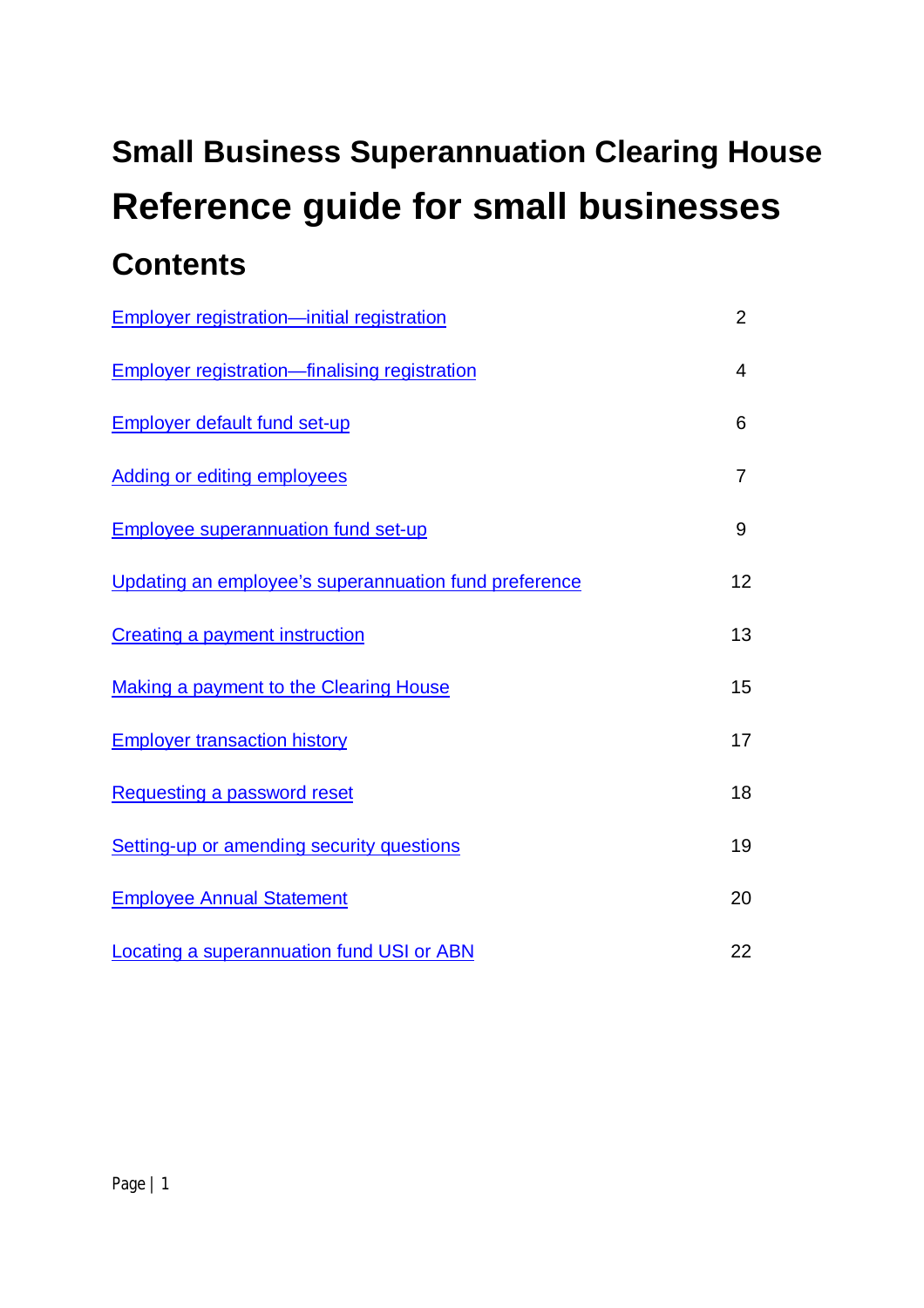# **Employer registration—initial registration**

The process below details how an employer registers for the Small Business Superannuation Clearing House (the Clearing House).

#### **Step 1**

Go to the Clearing House at **ato.gov.au/sbsch**

Select **Register** located in the center of the screen.

#### **Step 2**

The Clearing House terms and conditions will display.

Check the acknowledgement tick box and select **I Accept** to proceed to the Employer registration page.

If you select **I Decline** you will be returned to the Clearing House home page. To access and use the Clearing House, you need to select **I Accept** to the terms and conditions.

#### **Step 3**

Enter your business ABN and select **Submit**.

The entity name details will pre-populate.

#### **Step 4**

The Employer registration page will display.

Enter your details and select **Add Default Fund** if you wish to complete the Superannuation Default Fund details or **Next** if you choose to enter the default fund details after completion of registration.

**Note:** a red asterisk denotes a mandatory field.

**Note:** a self-managed superannuation fund cannot be selected as a default fund.

#### **Step 5**

The Employer Registration Default Fund details screen will display.

Enter the Unique Superannuation Identifier (USI) of your default fund and select **Search**. Alternatively, you can enter the Australian Business Number (ABN) of your default fund and select **Search**.

Page | 2 The Fund details will pre-populate. Select **Add**.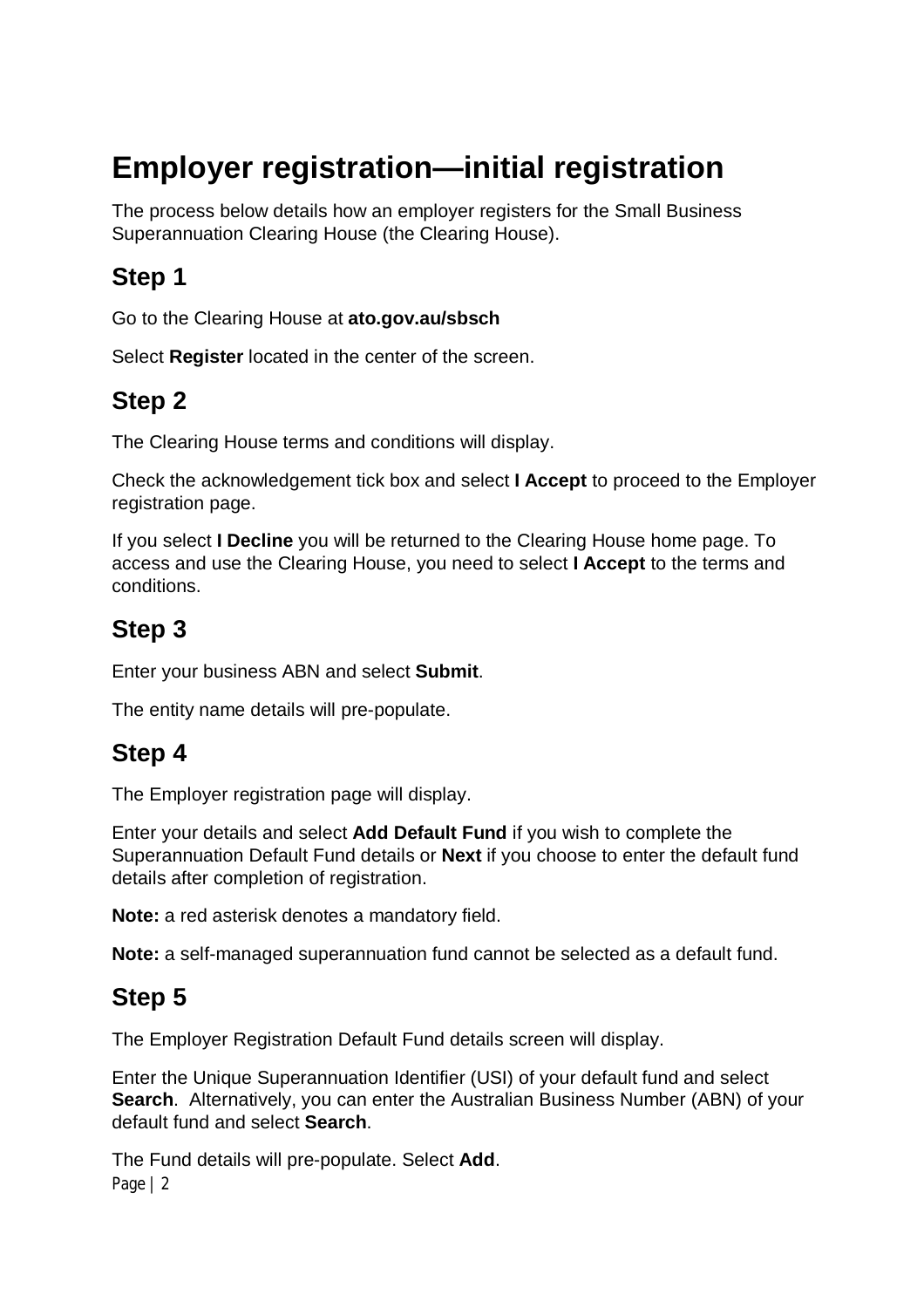**Note:** an ABN search will return all products associated with that fund's ABN. A USI search will only return the associated product.

If the details submitted are correct, select **Next**.

**Note:** if the details submitted are incorrect, select **Change Default Fund**. The previous screen will display where you can change your information and re-submit.

#### **Step 6**

The Employer details screen will display.

Enter your contact details and the contact details for a Second Authorised Contact (if applicable) and select **Next**

**Note:** a red asterisk denotes a mandatory field.

#### **Step 7**

The Security Questions page will display. Complete set-up of your security questions.

Select a question from the drop-down box and key your corresponding answer in the answer section.

Repeat until all five (5) questions and answers are complete.

**Note:** set-up of these security questions will allow you to request a password reset online. The security questions may also be used by the Department of Human Services staff to establish your identity where contact is made.

Select **Submit**.

**Note:** your security questions and answers can be amended at any time. To amend your questions and answers, refer to *Setting-up or amending security questions.*

### **Step 8**

The Employer registration confirmation page will display.

You will be asked to confirm the information provided. If the details submitted are correct, select **Continue**.

**Note:** if the details submitted are incorrect, select **Change**. The Employer registration page will display where you can change your information and re-submit.

#### **Step 9**

The Password Set-Up page will display while the account set up is being processed.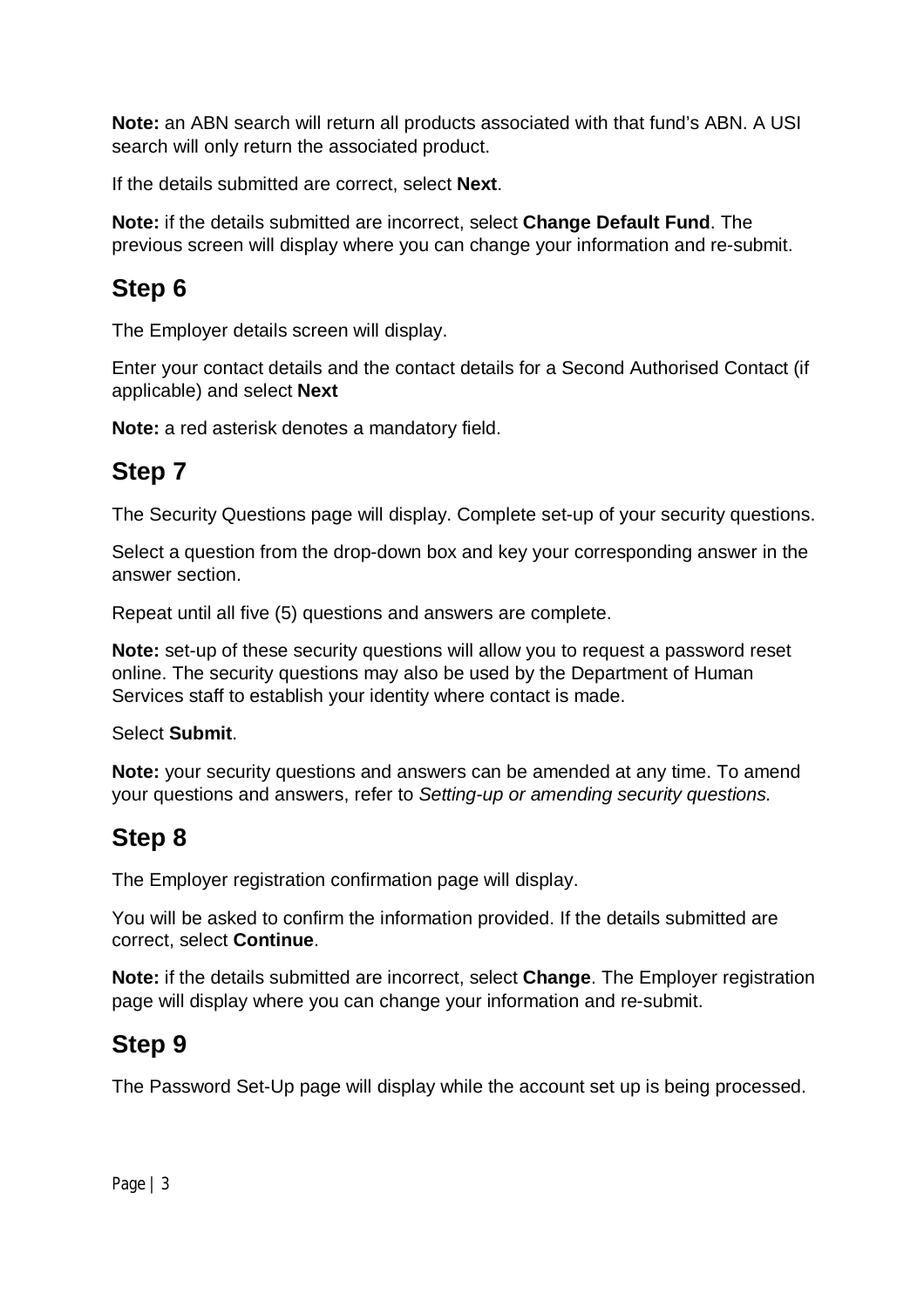Your registration has been successful. You will receive an email including your user ID and a link to set up your password. The email will be sent to the email address you have registered with the Clearing House.

Select **Continue** to return to the home page.

## **Step 11**

In the email received, select the link or copy and paste the link into your web browser.

**Note:** the email will be sent to the email address you have registered with the Clearing House.

### **Step 12**

Answer your security question displayed and select **Submit**.

## **Step 13**

Enter your new password and select **Submit**.

**Note:** your password must:

- be at least eight (8) characters long
- have at least two (2) letters and two (2) numbers
- contain no spaces.

If your require assistance, please call the Small Business Superannuation Clearing House on **1300 660 048**.

### **Step 14**

Activation or reset of your account has been successful. Select **Continue** to proceed to the home page, then select **Logon** to access your account.

To finalise your registration, refer to *Employer registration—finalising registration.*

# **Employer registration—finalising registration**

The process below details how an employer finalises their registration for the Small Business Superannuation Clearing House (the Clearing House).

It is mandatory for employers to provide their bank account details to the Clearing House.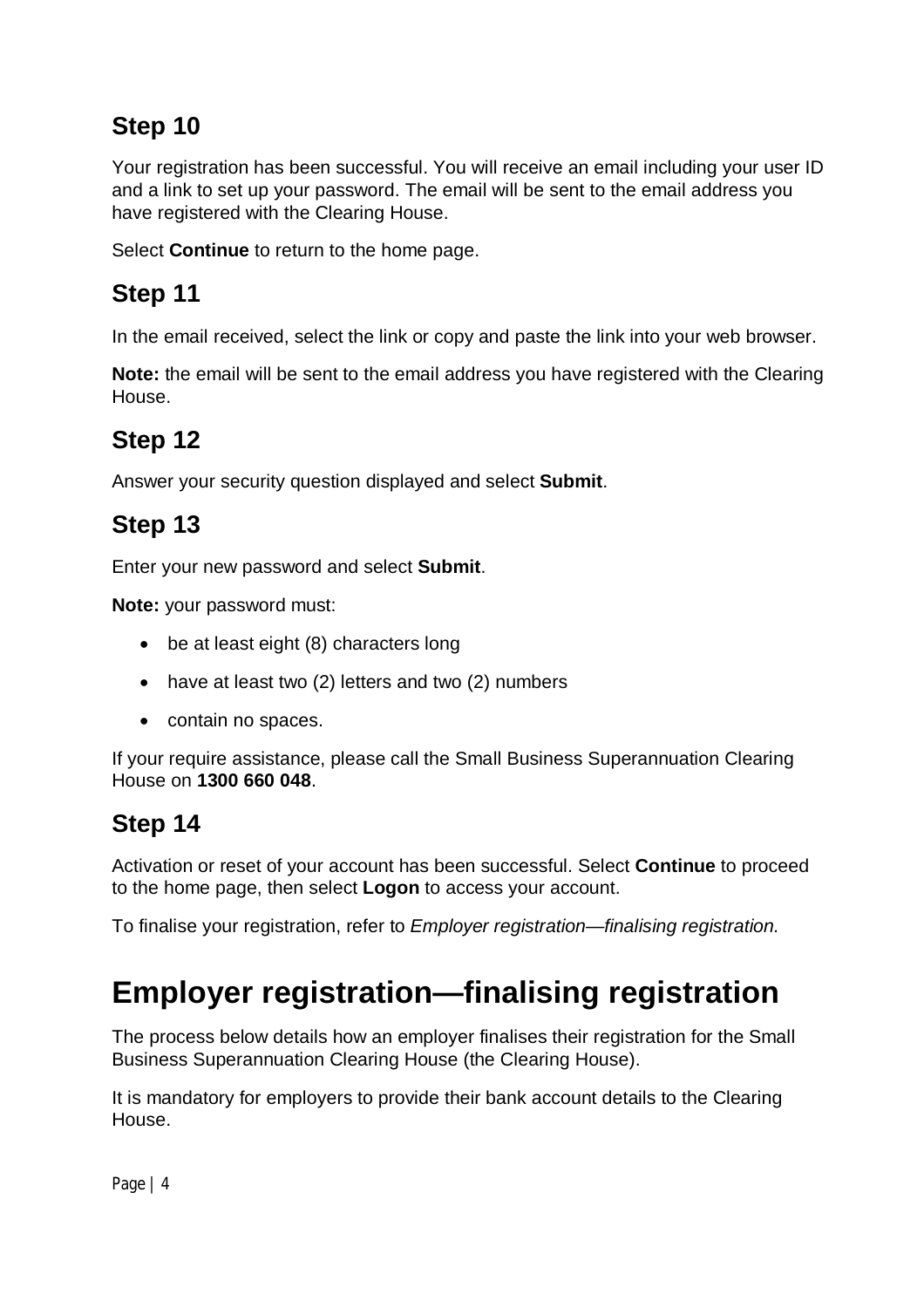If you make a deposit to the Clearing House and the amount does not match the contribution instructions provided, we will return the money to your nominated bank account. This will allow you to either re-deposit the correct amount or update your contribution instructions accordingly.

### **Step 1**

Go to the Clearing House at **ato.gov.au/sbsch**

Select **Logon** located in **Get it done**.

Logon using your user ID and password.

#### **Step 2**

A warning will display explaining that you will need to enter employer bank details if you wish to use the Clearing House to make payments.

Select **Remove** if you do not wish to see the warning message again.

Select **Continue** if you would like to keep this reminder.

#### **Step 3**

The employer main page will display.

Select **Employer** from the menu navigation panel. The menu will expand to display the options available. Select **Employer Bank Details**.

#### **Step 4**

The Bank details screen will display. Your user ID, Australian Business Number (ABN), entity name and trading name details will pre-populate. Enter your BSB number and select **Validate**.

The bank name and branch name details will pre-populate.

### **Step 5**

Enter your account number and account name and select **Submit**.

#### **Step 6**

The Bank details confirmation screen will display.

You will be asked to verify the information provided. If the details submitted are correct, select **Continue**.

**Note:** if the details submitted are incorrect, select **Change**. The Bank details screen will display where you can change your information and re-submit.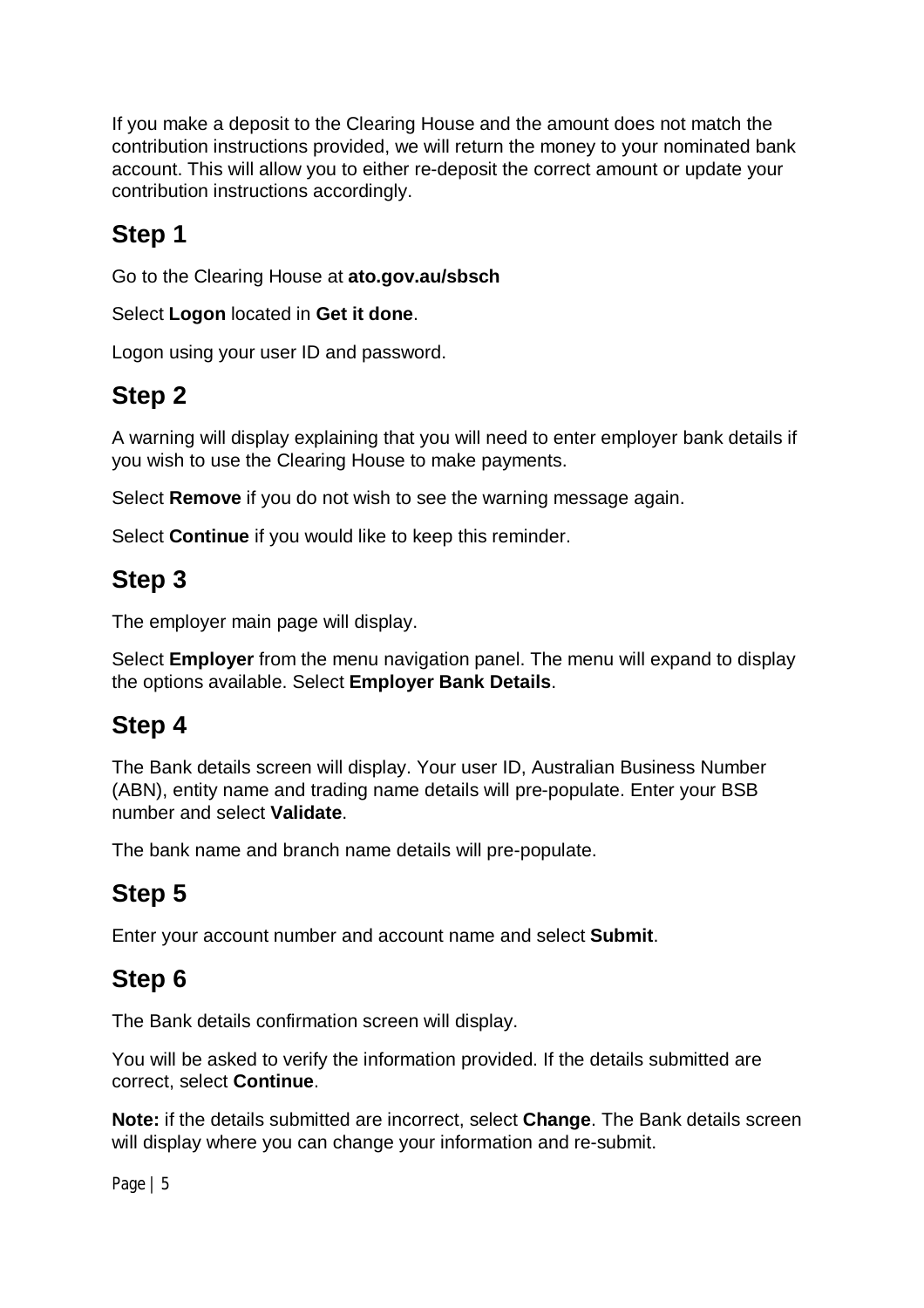Your bank account details have successfully registered.

#### Select **Continue**.

The employer main page will display.

# **Employer default fund set-up**

The employer default fund set-up is optional for employers, however when you register your employees in the Small Business Superannuation Clearing House (the Clearing House), you will have to specify each employee's superannuation fund. Often, employees will use your default fund for their payments. If you have set-up a default fund, it is a single click to assign the default fund for each affected employee.

A default fund (or the employer nominated superannuation fund) is a fund to which you pay your employees' superannuation guarantee contributions if they do not choose a superannuation fund. This will be the fund named as the 'employer nominated superannuation fund' on the standard choice form you give to your employees.

**Note:** a self-managed superannuation fund cannot be selected as a default fund.

#### **Step 1**

Go to the Clearing House at **ato.gov.au/sbsch**

Select **Logon** located in **Get it done**.

Logon using your user ID and password.

The **Employer** main page will display.

Select **Employer** from the menu navigation panel.

#### **Step 2**

The menu will expand, displaying the options available. Select **Employer Details**.

The Employer Details page will display. At the bottom of the page select **Add Default Fund**.

#### **Step 3**

The Employer Registration Default Fund details page will display.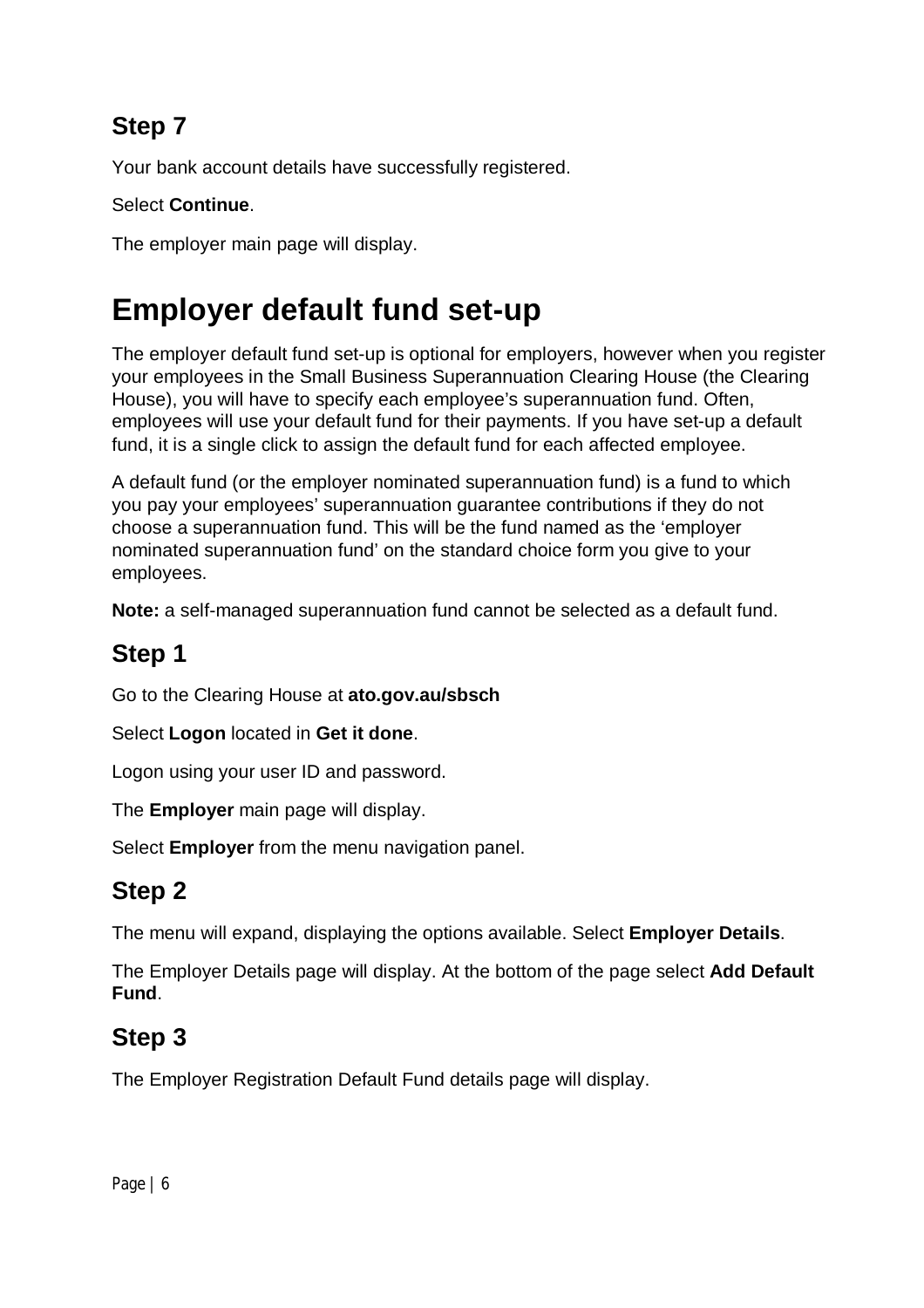Enter the Unique Superannuation Identifier (USI) of your default fund and select **Search.** Alternatively, you can enter the Australian Business Number (ABN) of your default fund and select **Search**.

The fund details will pre-populate. Select **Add**.

**Note**: an ABN search will return all products associated with that fund's ABN. A USI search will only return the associated product.

#### **Step 4**

The Employer Details page will display. Your default fund details will appear at the bottom of the page.

If these details are correct, select **Submit**. If you would like to choose a different default fund select **Change Default Fund**. If you would like to remove a default fund so you no longer have one listed select **Remove Default Fund**.

#### **Step 5**

You will be asked to confirm the information provided. If the details submitted are correct, select **Continue**.

**Note**: if the details submitted are incorrect, select **Change**. The Employer details page will display where you can change your information and re-submit.

#### **Step 6**

Your default fund details have saved successfully.

Select **Continue**.

# **Adding or editing employees**

The process below details how an employer can add, edit or end date details in the Small Business Superannuation Clearing House (the Clearing House).

#### **Step 1**

Go to the Clearing House at **ato.gov.au/sbsch**

Select **Logon** located in **Get it done**.

Logon using your user ID and password.

The **Employer** main page will display.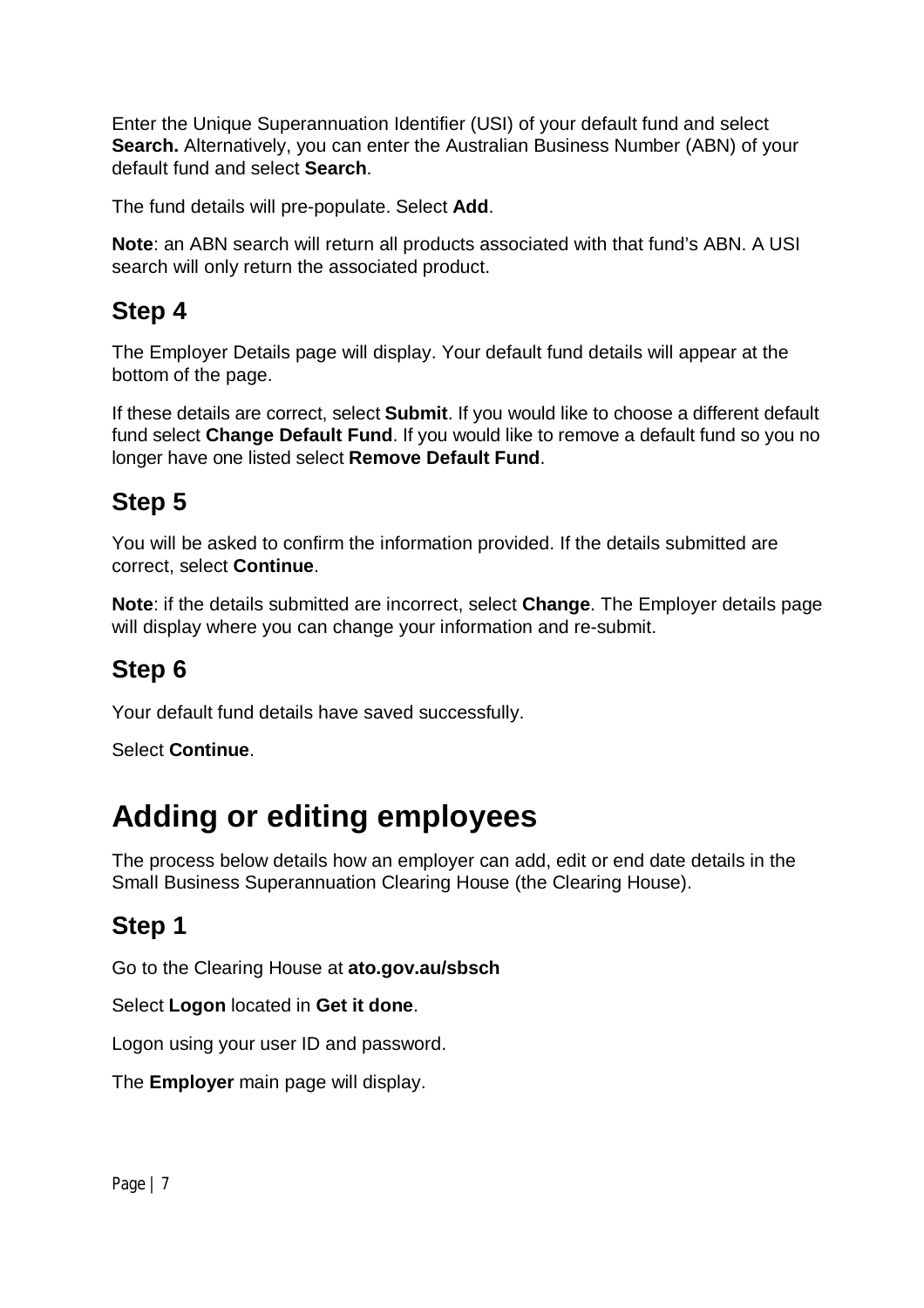Select **Employee** from the menu navigation panel.

The menu will expand to display the options available. Select **Employee Listing**.

The Employee listing page will display.

#### **Step 3**

To **add** a new employee, select **Add new employee**.

To **edit** an existing employee, select the hyperlinked employee name from the employee list. This includes end dating an existing employee.

### **Step 4**

The Add/Edit employee's page will display.

Enter or amend the employee details and select **Submit**.

To end date an existing employee, enter the employee's termination date and select **Submit**.

**Note:** a red asterisk denotes a mandatory field.

For information about the Employee superannuation fund set-up, refer to *Employee superannuation fund set-up*.

# **Step 5**

You will be asked to verify the information provided. If the details submitted are correct, select **Continue**.

**Note**: if the details submitted are incorrect, select **Change**. The Employer registration page will display where you can amend your information and re-submit.

### **Step 6**

Your registration has been successful. Select **Continue**.

### **Step 7**

The Employee listing page will display.

To add or edit another employee, refer to step 4.

To exit, select **Cancel**.

The employer main page will display.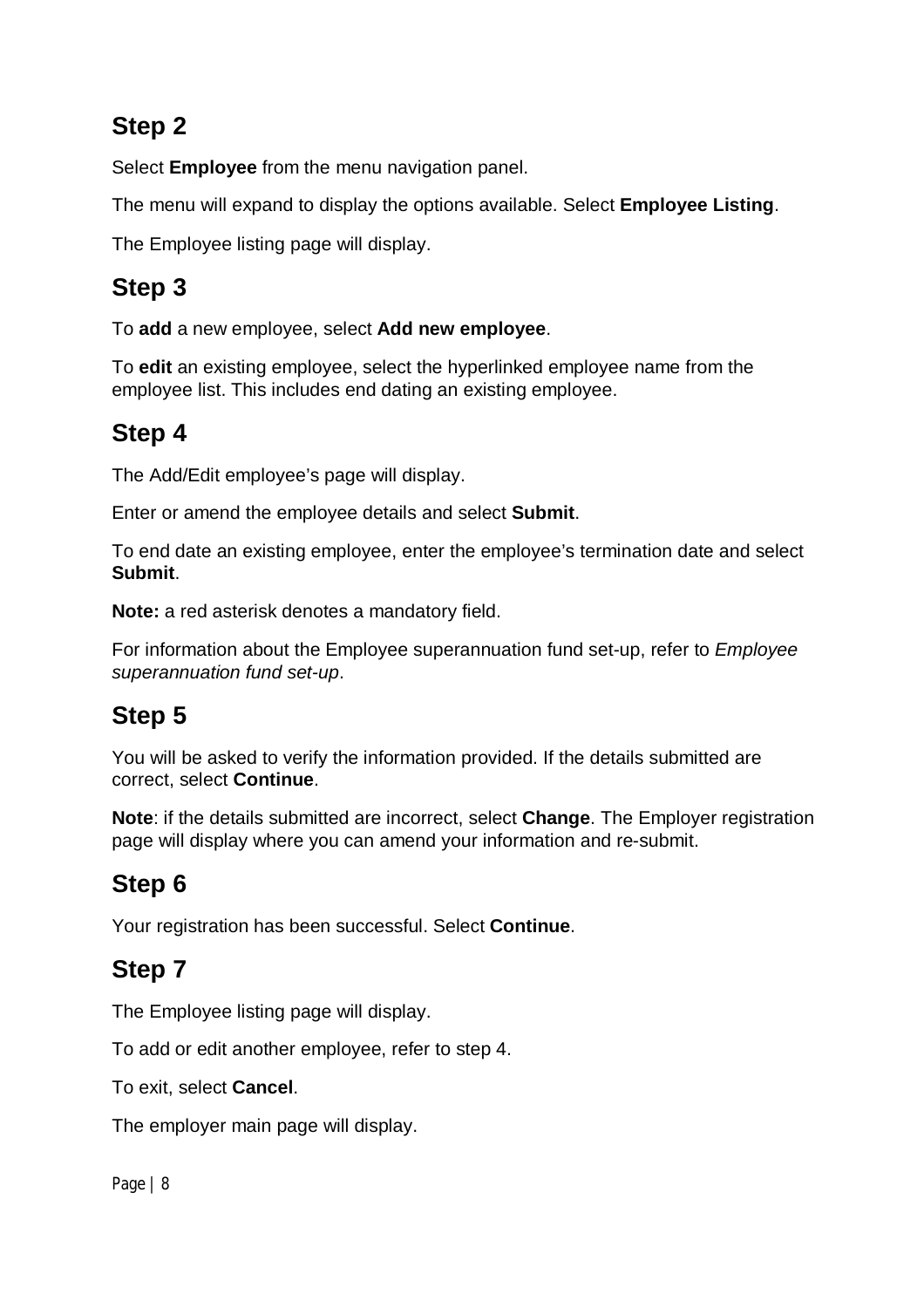# **Employee superannuation fund set-up**

As part of the adding and editing employee process, you will need to create your employee's superannuation fund preferences to enable payment.

For more information about adding or editing an employee, refer to *Adding or editing employees*.

A default fund (or the employer nominated superannuation fund) is a fund to which you pay your employees' superannuation guarantee contributions if they do not choose a superannuation fund. This will be the fund named as the 'employer nominated superannuation fund' on the standard choice form you give to your employees.

**Note:** a self-managed superannuation fund cannot be selected as a default fund. A choice fund is the superannuation fund nominated by your employee. They can nominate their chosen superannuation fund either on the standard choice form or by written notice to you.

If a self-managed superannuation fund (SMSF) is nominated, then the employee will also need to provide an Electronic service address (ESA). They can nominate their chosen ESA either on the standard choice form or by written notice to you.

#### **Step 1**

If the employee has:

- not made a choice fund selection, select **Add Default Fund**. Proceed to step 2.
- selected a choice fund, select **Add Choice Fund**. Proceed to step 3.

#### **Step 2**

The default fund details will pre-populate if you have previously stored these details. Proceed to step 9.

**Note:** For further information refer to *Employer default fund set-up*.

#### **Step 3**

From the standard choice form provided by your employee, enter the superannuation fund's Unique Superannuation Identifier (USI) or the superannuation fund's Australian Business Number (ABN) and select **Search**.

**Note:** an ABN search will return all products associated with that fund's ABN. A USI search will only return the associated product. It is important that you choose the correct superannuation fund. If you are unsure, confirm the details with your employee.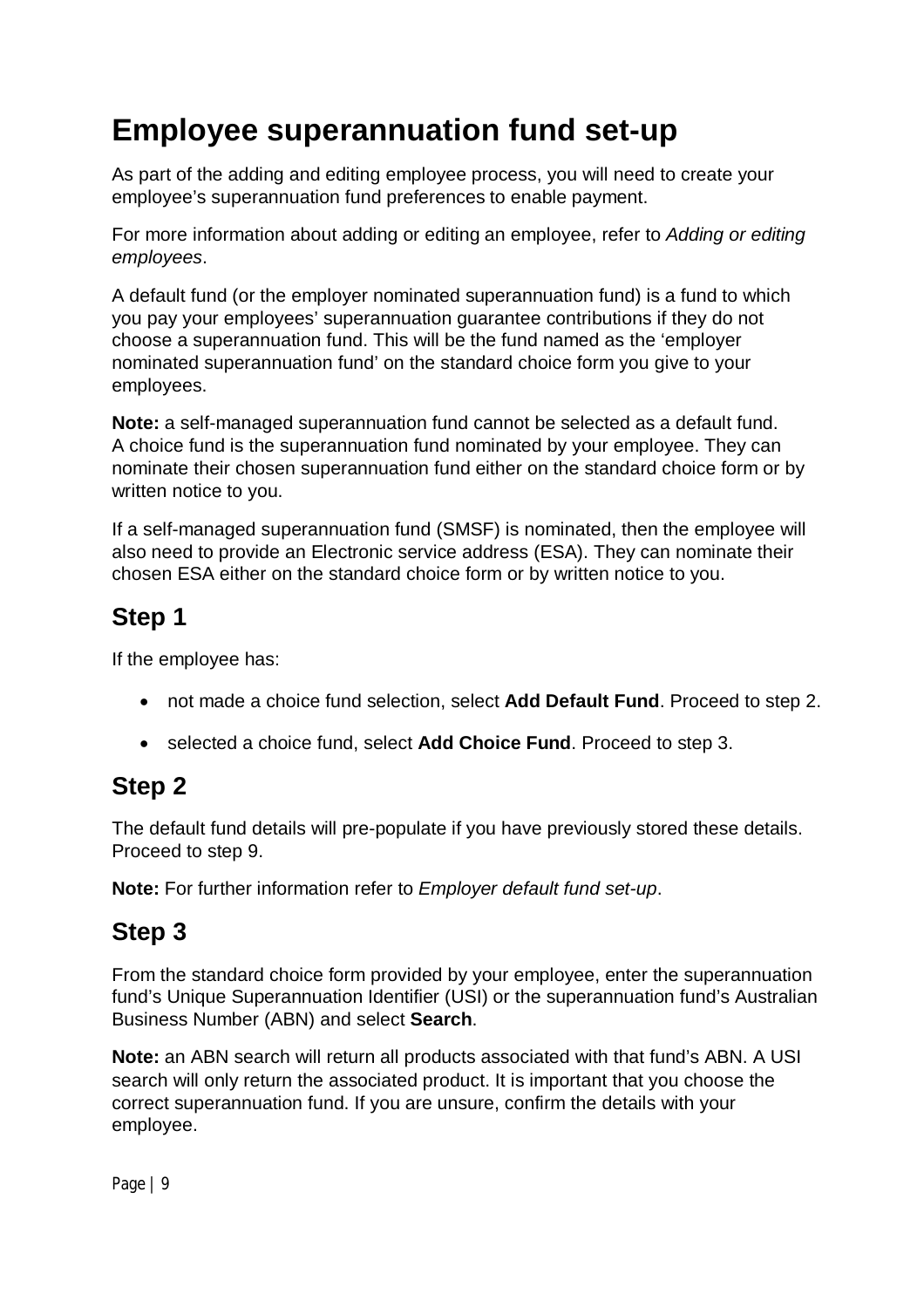**Note:** if your employee has nominated a self-managed superannuation fund in their standard choice form, you will need to search using the superannuation fund's ABN as self-managed superannuation funds are not identified by a USI.

#### **Step 4**

The fund's product details will display.

Select the appropriate **Add** button located in the **Action** column.

## **Step 5**

The employee details screen will display the selected fund's detail.

Check the superannuation fund details located at the bottom of the screen.

If the details are correct, and:

- an **APRA fund** has been selected, proceed to step 9.
- a **self-managed superannuation fund** has been selected, proceed to step 6.

If the details are incorrect, check the delete tick box and select **Submit**, then **Continue**. Your update has been successful. Select **Continue.** The Employee listing page will display.

**Step 6** (only required for self-managed superannuation funds)

If a self-managed superannuation fund is selected, then you will also need to enter an Electronic Service Address (ESA). The ESA can be found on the employee's standard choice form.

In the **Fund Bank Details/ESA Details** field, click on **Add SMSF ESA**. Select the relevant ESA from the list and click **Submit**.

Confirm the details you have provided are correct and select **Continue**.

This will take you to the confirmation page where you will need to select **Submit**. Proceed to step 8.

**Note:** if the details submitted are incorrect, select **Edit SMSF ESA**. The previous screen will display where you can change your information and re-submit.

#### **Step 7**

Enter the employee member number.

**Note:** entry of the member number is optional except where the superannuation fund has deemed it mandatory.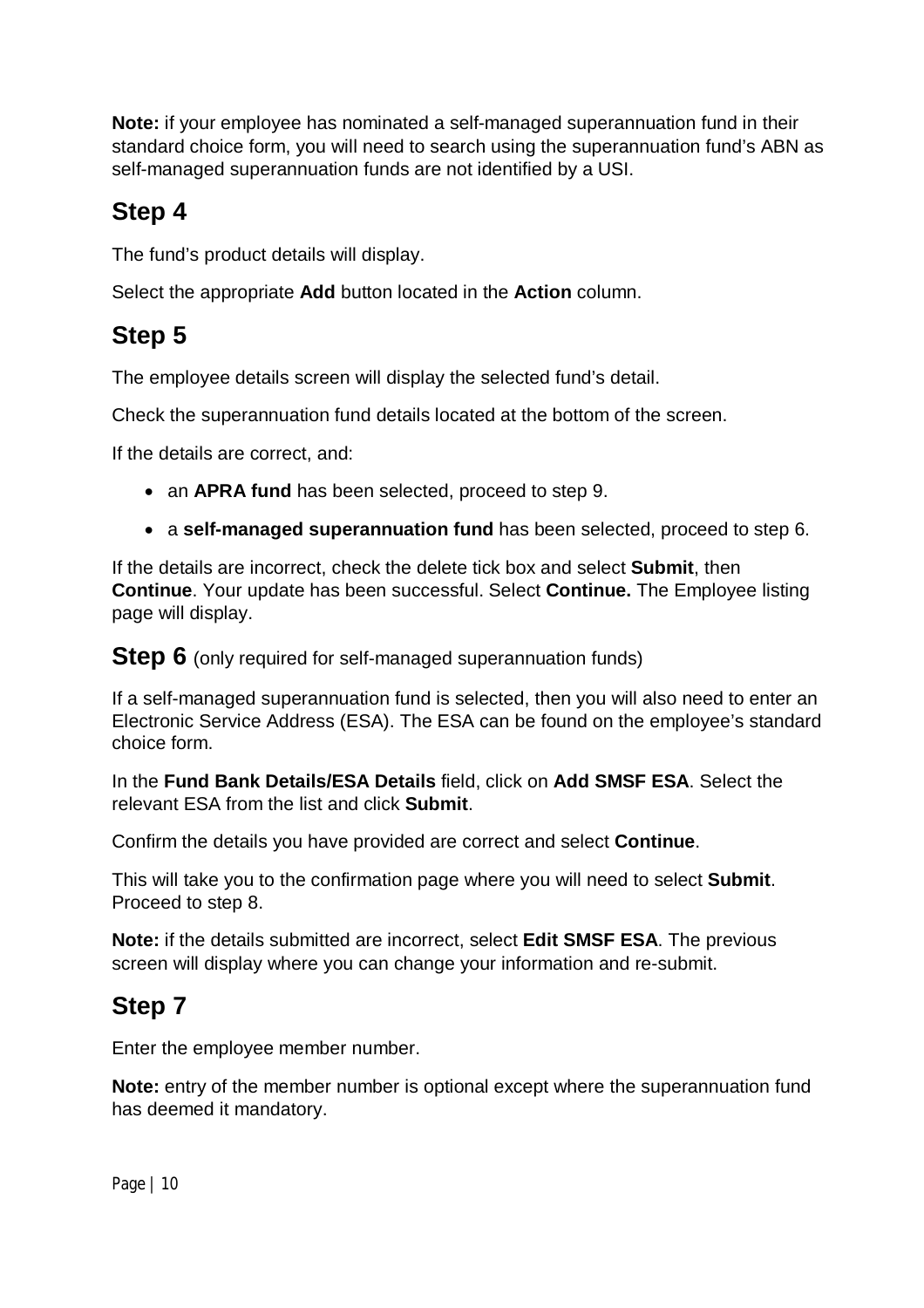If the bank account details status is either Add bank details or Edit bank details, click on the bank details hyperlink. The bank details page will display. Add the bank account details required and select **Submit**. Proceed to step 9.

**Note:** if the bank account details status is **Provided by Fund**, you do not need to add bank account details. Select **Submit**. Proceed to step 11.

**Note:** if your employee has nominated a Self-Managed Superannuation Fund in their standard choice form, you will need to enter the bank account details provided by your employee from the standard choice form.

#### **Step 9**

You will be asked to confirm the information provided. If the details submitted are correct, select **Continue**.

**Note:** if the details submitted are incorrect, select **Change**. The Bank details page will display where you can change your information and re-submit. To return to the employee details page select **Change**, then **Cancel**.

#### **Step 10**

The superannuation fund's bank account details have been recorded. Select **Continue** to complete the employee superannuation fund set-up process.

**Important**: you must select **Continue** then complete step 11 to save these bank account details.

#### **Step 11**

The employee details page will display.

Select **Submit**.

#### **Step 12**

You will be asked to confirm the information provided. If the details submitted are correct, select **Continue**.

**Note:** if the details submitted are incorrect, select **Change**. The Add/edit employee page will display where you can amend your information and re-submit.

#### **Step 13**

The employee superannuation fund set-up details have been successfully registered.

#### Select **Continue**.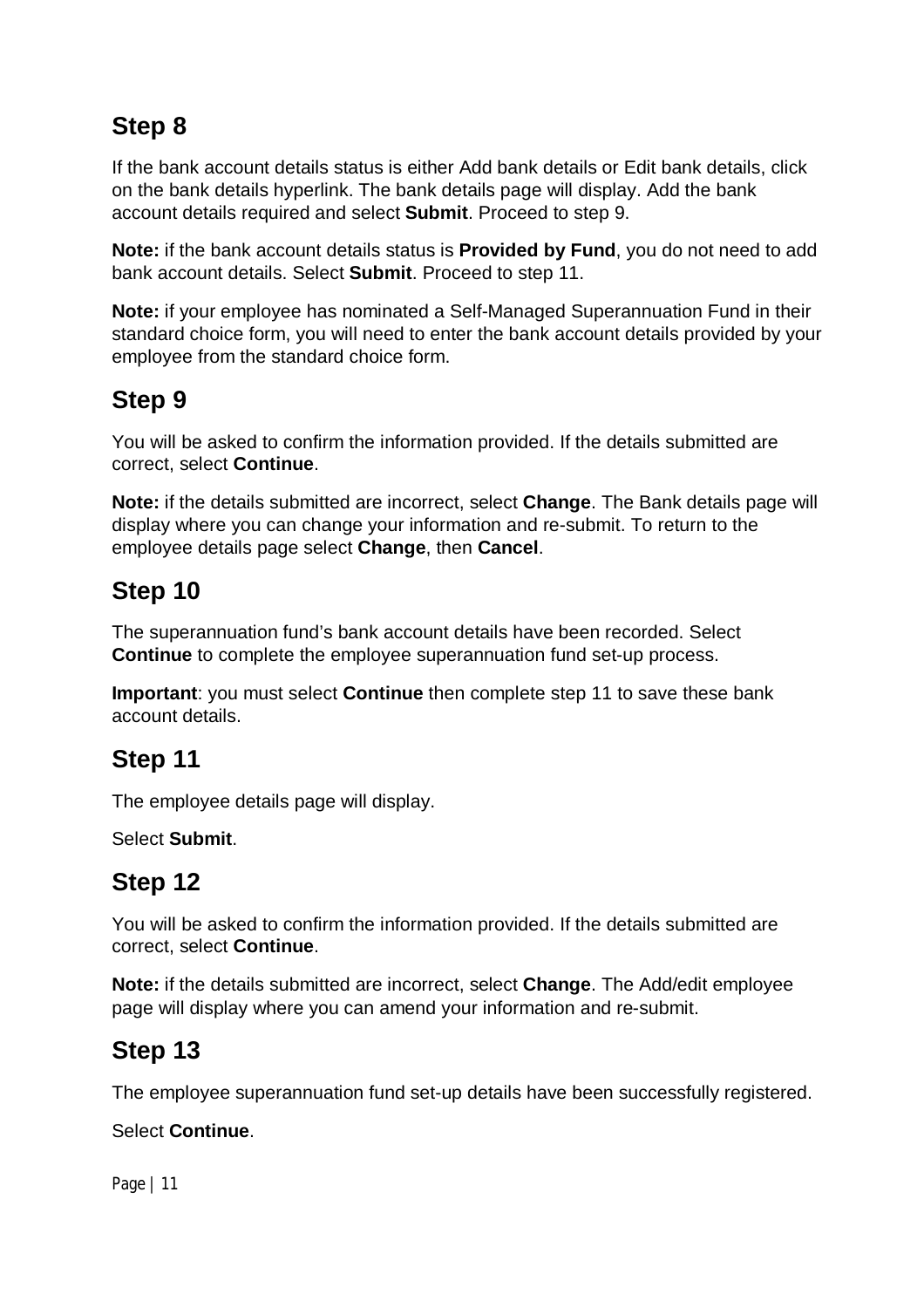The Employee listing page will display. When you are finished, select **Logout**.

# **Updating an employee's superannuation fund preference**

The process below details how to update your employee's choice of superannuation fund in the Small Business Superannuation Clearing House (the Clearing House).

### **Step 1**

Go to the Clearing House at **ato.gov.au/sbsch**

Select **Logon** located in **Get it done**.

Logon using your user ID and password.

The **Employer** main page will display.

#### **Step 2**

Select **Employee** from the main navigation panel.

The menu will expand to display the options available. Select **Employee Listing**.

The **Employee Listing** page will display.

Select the hyperlink of the appropriate employee.

### **Step 3**

The **Add/Edit Employee** page will display the selected employee's details.

Click on the **Delete** box associated with the fund.

Select **Submit**.

### **Step 4**

You will be asked to verify the information provided. If the details submitted are correct, select **Continue**.

**Note**: if the details submitted are incorrect, select **Change**. The **Add/Edit Employee** page will display where you can amend your information and re-submit.

# **Step 5**

Your registration update has been successful.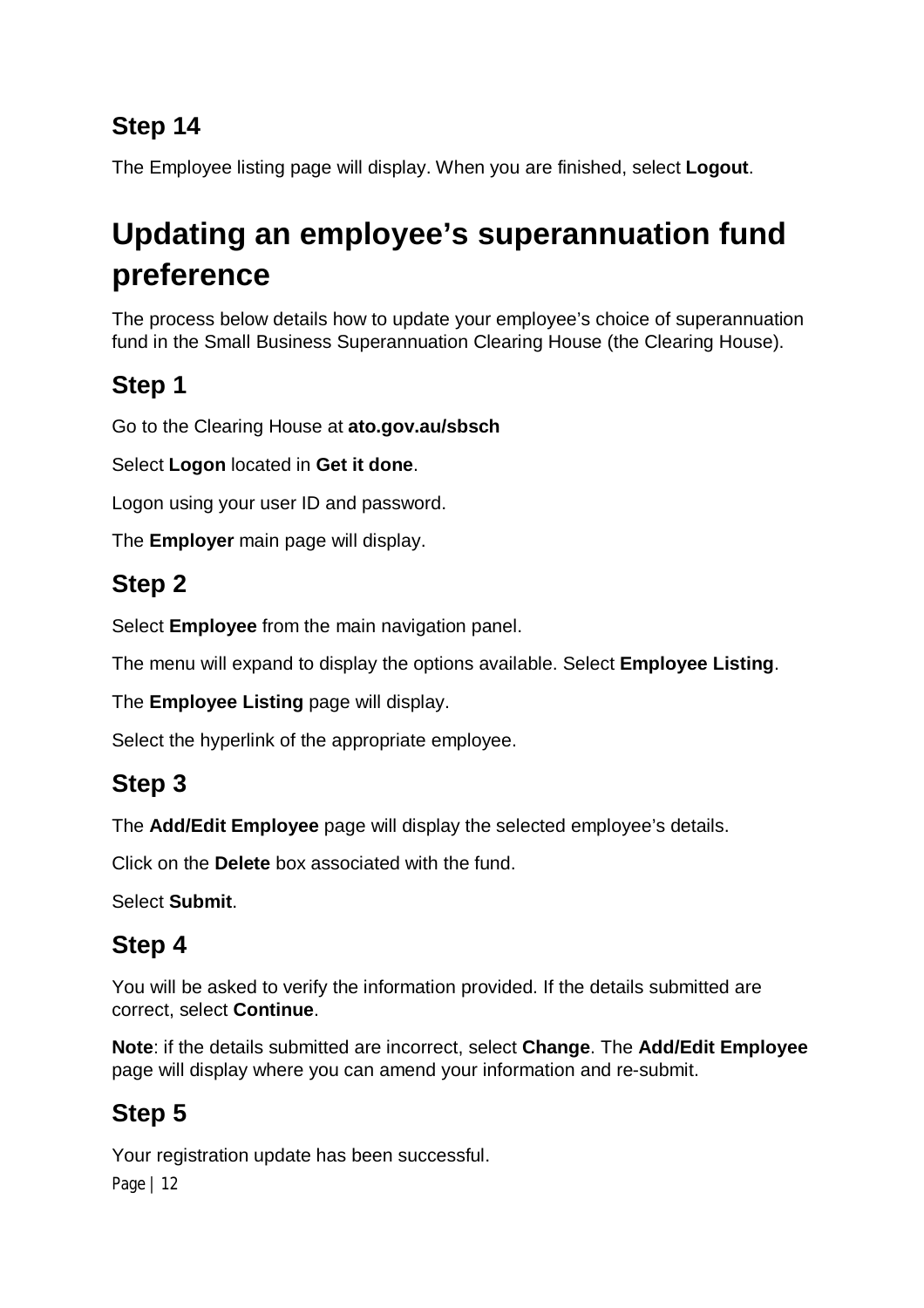Select **Continue**.

### **Step 6**

Re-select the hyperlink of the appropriate employee.

Add the details of the new superannuation fund/product for each employee.

For more information about amending your employee's superannuation fund set-up, refer to *Employee superannuation fund set-up.*

# **Creating a payment instruction**

In order for payment to be made to superannuation funds, a successful match between a payment instruction and a deposited payment must occur.

The process below details how an employer can create a payment instruction.

## **Step 1**

Go to the Clearing House at **ato.gov.au/sbsch**

Select **Logon** located in **Get it done**.

Logon using your user ID and password.

The **Employer** main page will display.

#### **Step 2**

Select either:

- **Payments** from the main menu
- **Payments** from the side menu navigation panel.
- The menu will expand to display the options available. Select **Instructions**.

#### **Step 3**

The **Employee Payments** screen will display.

Enter the payment period dates in the **From** and **To** fields.

**Note:** dates can be entered manually or by using the calendar tool.

Select **Get Employees**.

#### **Notes:**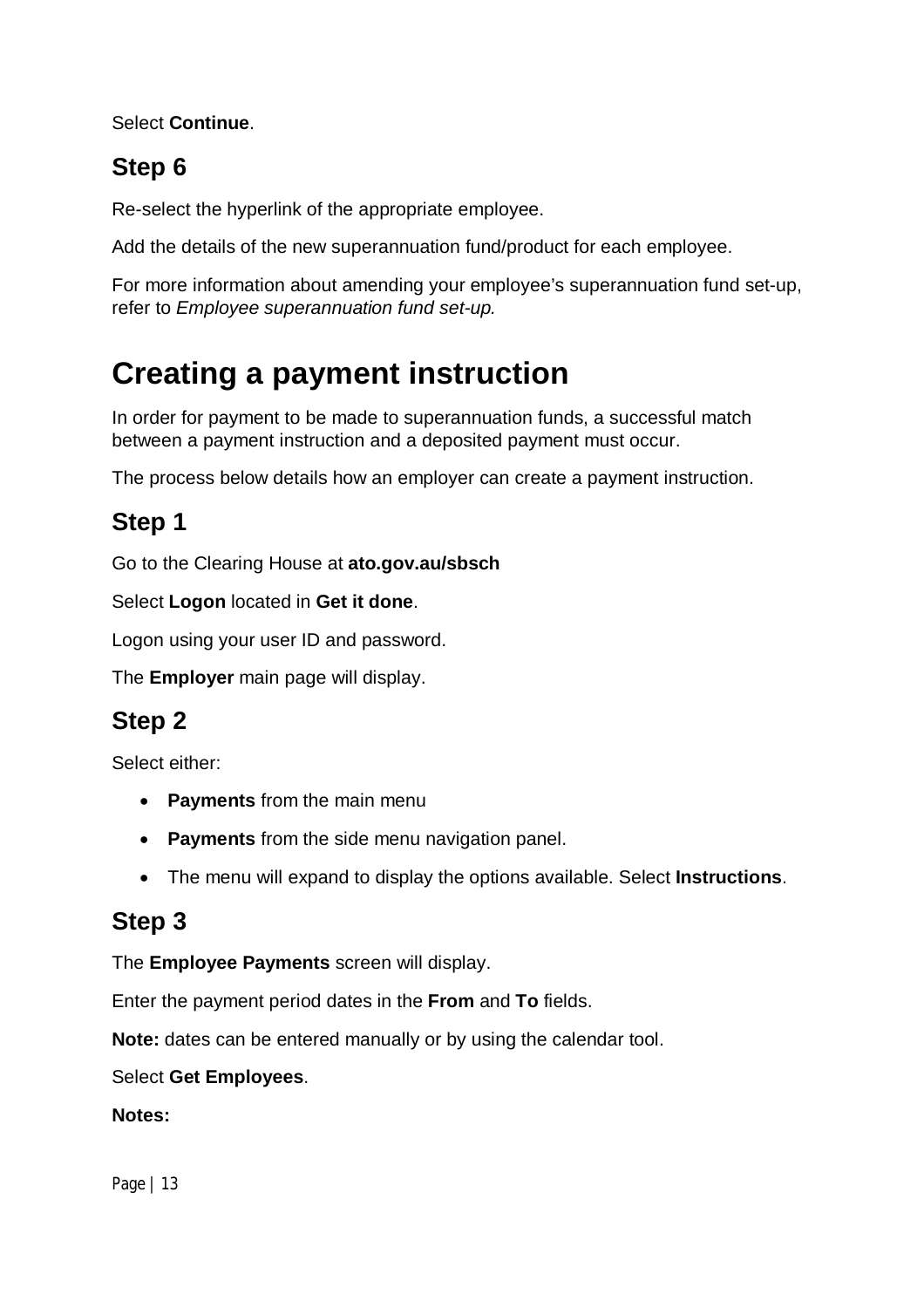- A check will occur to make sure your address and bank account details are stored. If these details are not stored, you will need to provide this information before you can continue with creating a payment instruction.
- A check will also occur to make sure employee bank details are stored if required. If these details are not stored, you will need to provide this information before you can continue with creating a payment instruction.
- Where you have previously created a payment instruction, the **From** date may automatically pre-populate the next time a payment instruction is created. If the pre-populated date is incorrect, overwrite this date using the **Calendar** tool.

Employees who were employed during this payment period will display in the **Payment Details** table.

Enter the superannuation payment amount in the appropriate payment type column/s for each employee.

**Note:** more than one payment type can be entered for each employee.

#### Select **Submit**.

#### **Notes:**

- The Total dollars field contains the totalled payment amounts for each employee.
- If you select the Default amount(s) checkbox against an employee, subsequent payment instructions will automatically pre-populate the default dollar amounts entered. If the pre-populated default dollar amount is incorrect, overwrite this amount by manually over-keying it.

#### **Step 5**

A payment instruction confirmation message will display. Select **Continue**. To amend the payment instruction select **Change**.

#### **Step 6**

A reporting bill will display. This bill contains details of the payment and the amount payable.

To print the bill select **Print** this page.

#### Select **Continue**.

**Note:** you can re-access your payment by clicking on the **Payments** link, then **History**.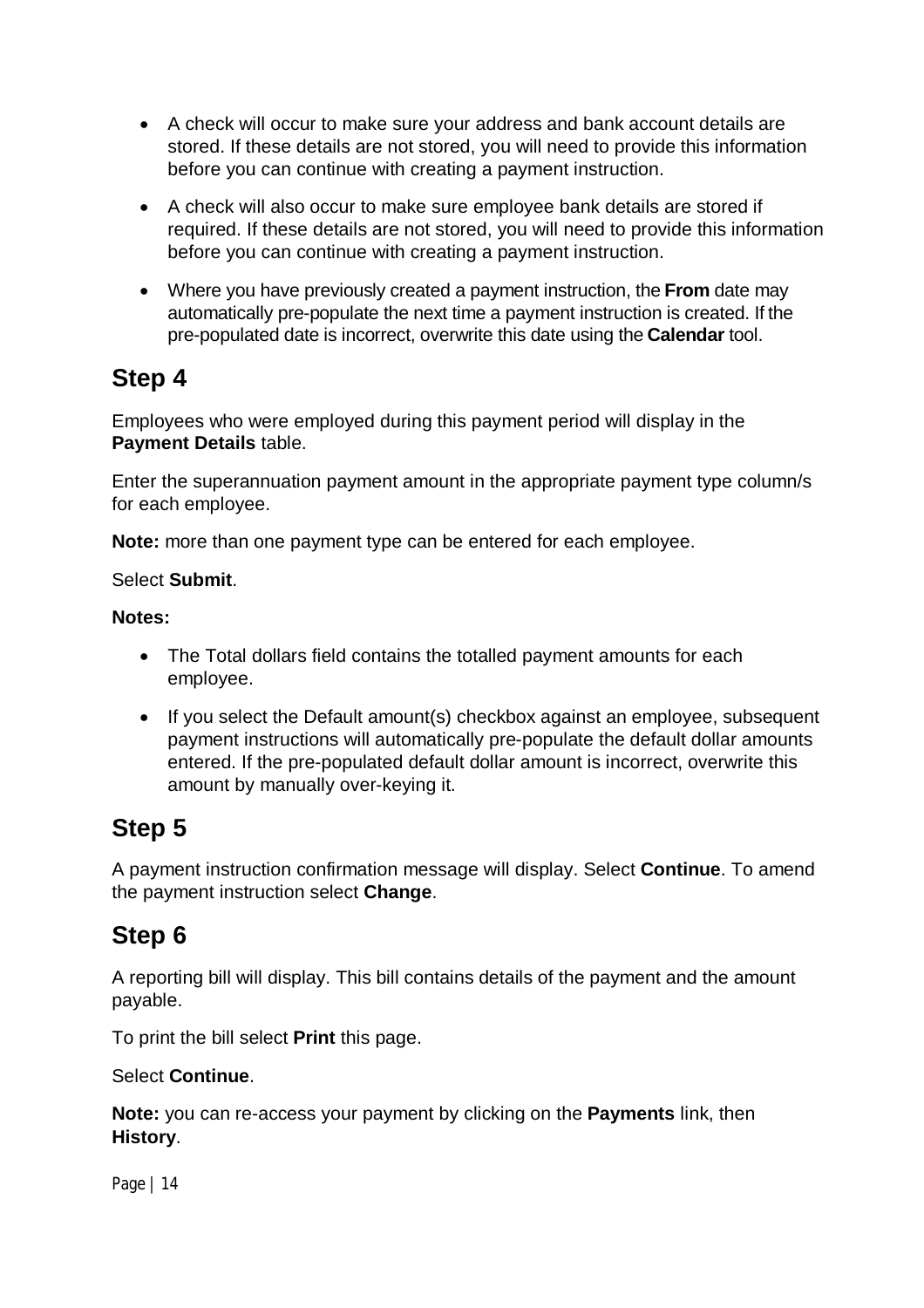The **Payments History** page will display.

Make a payment. For information about how to make a payment, refer to *Making a payment to the Clearing House.*

| The table below details payments history status meanings: |  |
|-----------------------------------------------------------|--|
|-----------------------------------------------------------|--|

| <b>Status</b>                       | Meaning                                                                                                                                                                                 |
|-------------------------------------|-----------------------------------------------------------------------------------------------------------------------------------------------------------------------------------------|
| Waiting for payment                 | Payment instruction submitted. Waiting for payment.                                                                                                                                     |
| Returned by fund                    | Payment is rejected by superannuation fund.                                                                                                                                             |
| Payment received                    | Payment instruction and payment matched but not<br>yet sent to superannuation fund.                                                                                                     |
| Cancelled                           | You have overwritten an existing payment instruction<br>before it was processed or you have made payments<br>for the same amount on multiple days. Monies have<br>been returned to you. |
| Payment made                        | Payment has been sent to superannuation funds as<br>per your payment instruction.                                                                                                       |
| Payment rejected                    | Payment has been rejected as invalid bank account<br>details are recorded.                                                                                                              |
| Payment was partially<br>successful | Payment has been sent to superannuation funds as<br>per your payment instruction, for some but not all of<br>your employees.                                                            |

# **Making a payment to the Clearing House**

**Electronic Funds Transfer (EFT) and BPAY are the methods by which payments can be made to the Small Business Superannuation Clearing House. Cheques or credit card payments cannot be accepted.**

To make a payment to the relevant superannuation funds, a successful match between a payment instruction and a deposit must occur.

Before a payment can be made, you need to create a payment instruction. When you create a payment instruction, a printable reporting bill is generated.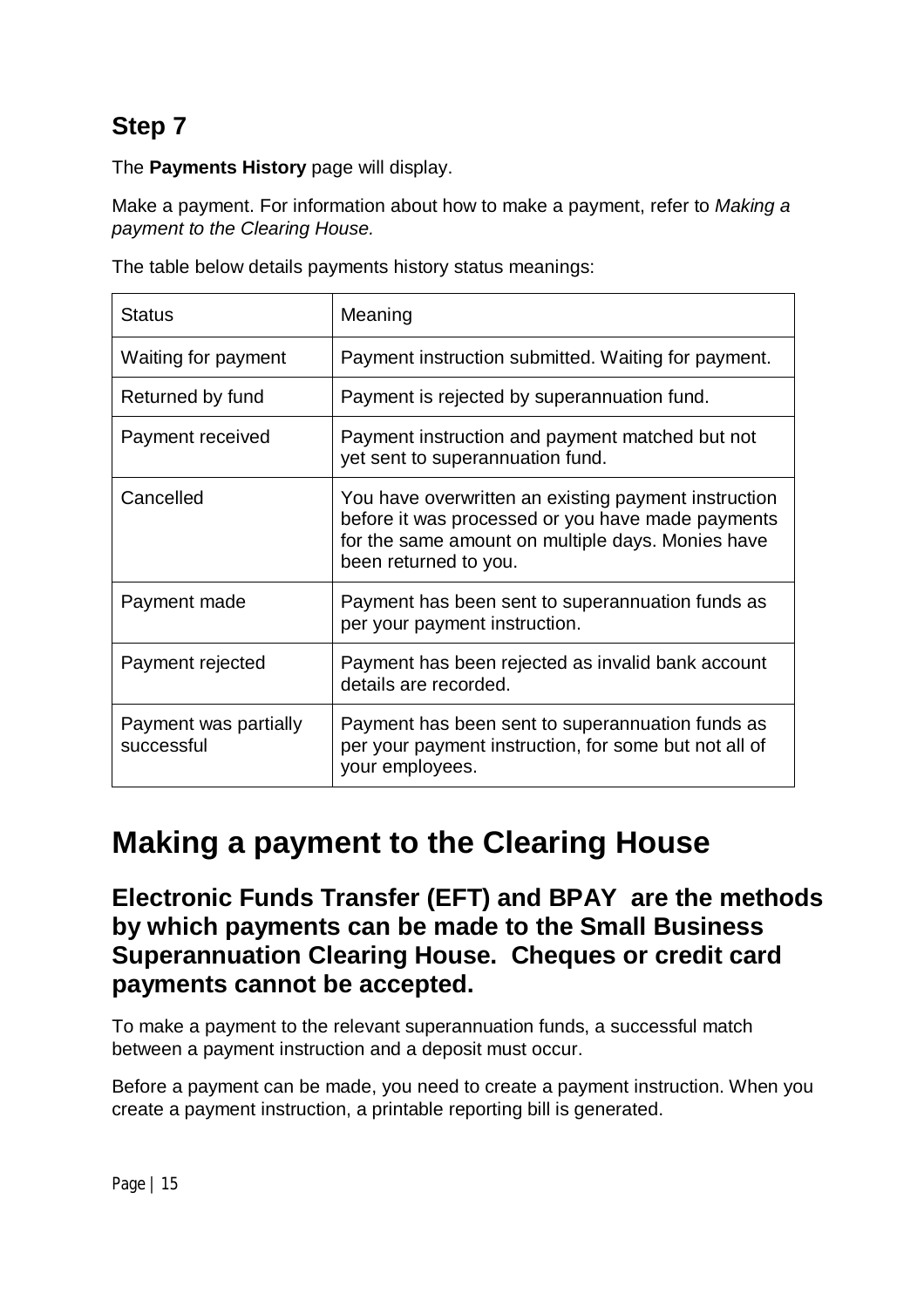**Note:** to learn how to create a payment instruction refer to Creating a *payment instruction.*

### **Step 1**

Identify the total amount, as detailed on the reporting bill. This amount is the payment amount payable to the Clearing House. If you wish to make a payment via:

- EFT, go to **step 2**
- BPAY, go to **step 4**

# **Step 2**

Identify the BSB and Account Number as detailed in the EFT section on the reporting bill.

**Note:** You must use the correct BSB and account number as it uniquely identifies your business to ensure the money can be allocated correctly to the Clearing House.

## **Step 3**

Using these payment details make an EFT payment.

#### **Note:**

When making an EFT payment, key in your Australian Business Number (ABN) within the Payment Reference Field

• For more information about making an EFT payment, contact your financial institution

### **Step 4**

Identify the BPAY biller code and Reference Number, as detailed in the BPAY section on the reporting bill.

**Note:** Your BPAY reference number is the same as your user ID number.

### **The Clearing House biller code is 980110.**

# **Step 5**

Using these payment details make a BPAY payment.

#### **Note:**

 For more information about making a BPAY payment, contact your financial institution.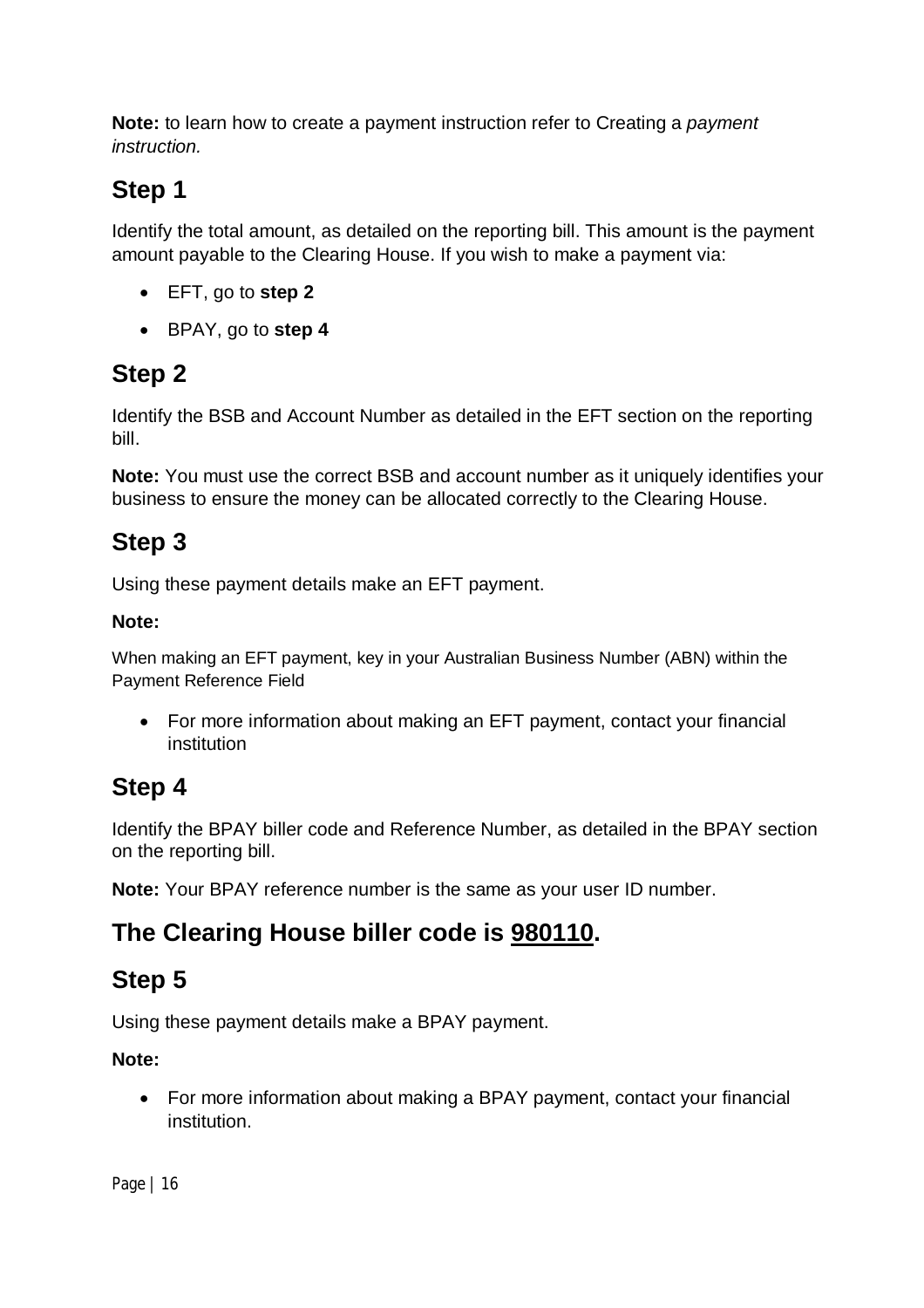Notes:

The amount deposited must exactly match the total amount detailed in the payment instruction. If the amount deposited does not match, the Clearing House will reject and refund the deposit. The refund will be paid into your nominated bank account, as stored in the Clearing House.

If you make multiple payments within the one working day, the deposited amounts are totalled at the end of the day and matched to a payment instruction. For example, if you deposit \$50.00 at 10.00am and \$80.50 at 2.30pm, the total deposited amount of \$130.50 is matched to a payment instruction.

Only one (1) payment instruction can be awaiting a payment at any one time. Please wait until the payment has been matched (the status no longer reads 'Waiting for payment') before creating a new payment instruction. Failure to do so will overwrite and cancel the existing instruction.

Generally, if you make a payment by 6.00pm AEST\*, payment instruction will be received by the Clearing House the next business day. If the payment is made after 6.00pm AEST\*, payment instruction will be received by the Clearing House in two business days.

You can view your payment history by clicking on the payments link, then history.

\* This time can vary between financial institutions.

# **Employer transaction history**

The process below details how an employer can view their payment transaction history for superannuation payments for their employees.

#### **Step 1**

Go to the Clearing House at **ato.gov.au/sbsch**

Select **Logon** located in **Get it done**.

Logon using your user ID and password.

The **Employer** main page will display.

#### **Step 2**

Select either:

- **History/Enquiry** on the main page, or
- **Payments**, then select **History** on the side menu.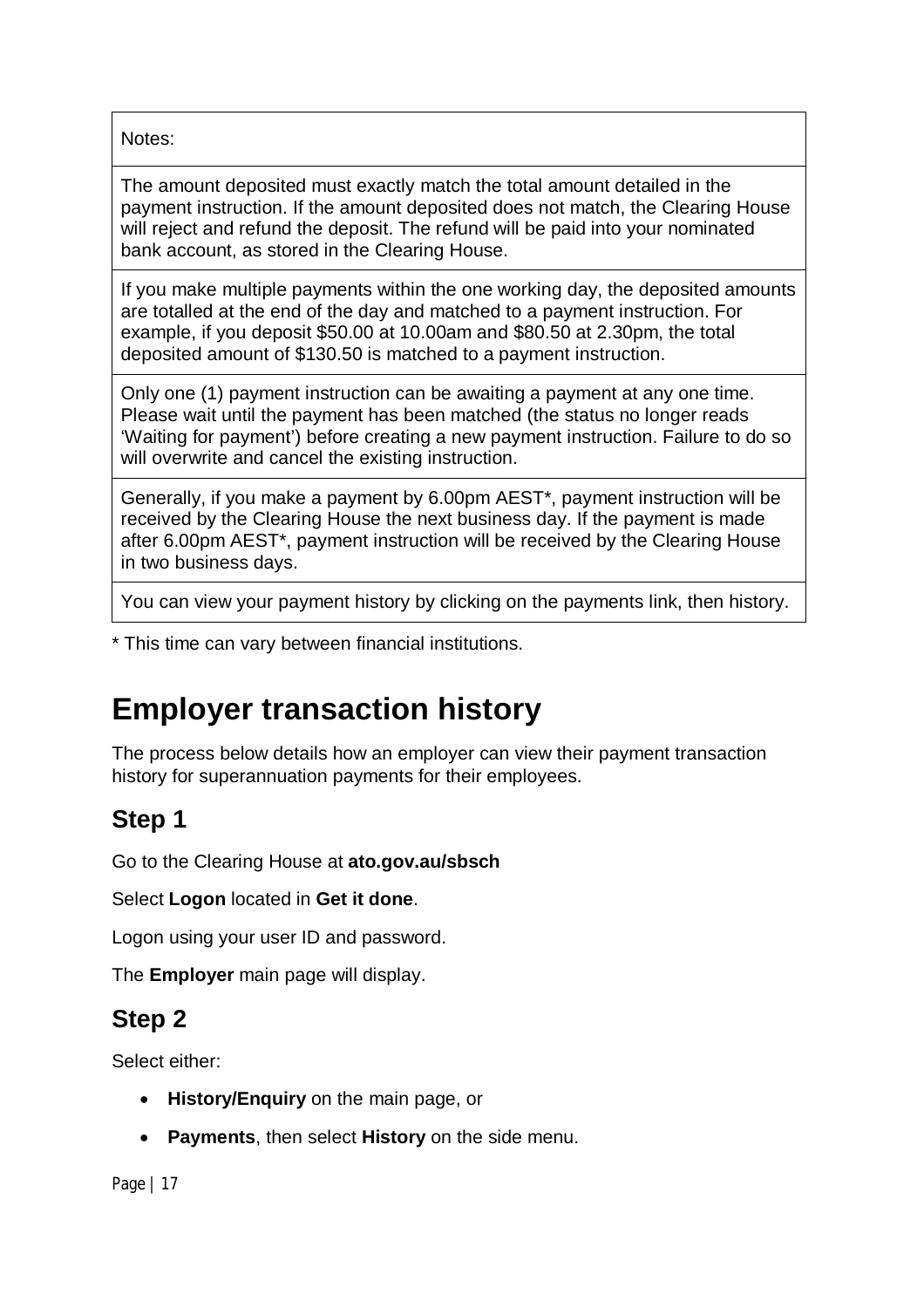Click on the required date of lodgment hyperlink.

The Payment details screen will display.

# **Requesting a password reset**

The process below details how an employer can reset their Small Business Superannuation Clearing House (the Clearing House) password online.

**Note**: you must have completed the security questions set-up in order to reset your password online. If you have not completed the security questions set-up, please call the Clearing House on **1300 660 048**

### **Step 1**

Go to the Clearing House at **ato.gov.au/sbsch**

Select **Logon** located in **Get it done**.

Logon using your user ID and password.

The **Clearing House - Logon** main page will display.

### **Step 2**

Select the **If you have forgotten or would like to change your password** link.

### **Step 3**

The Security validation screen will display.

Enter your user ID and select **Validate**.

# **Step 4**

Your password reset request has been successful. You will receive an email including a link to set-up your new password.

Select **Continue** to return to the home page.

### **Step 5**

In the email received, select the link or copy and paste the link into your web browser.

**Note:** the email will be sent to the email address registered in the Employer details section.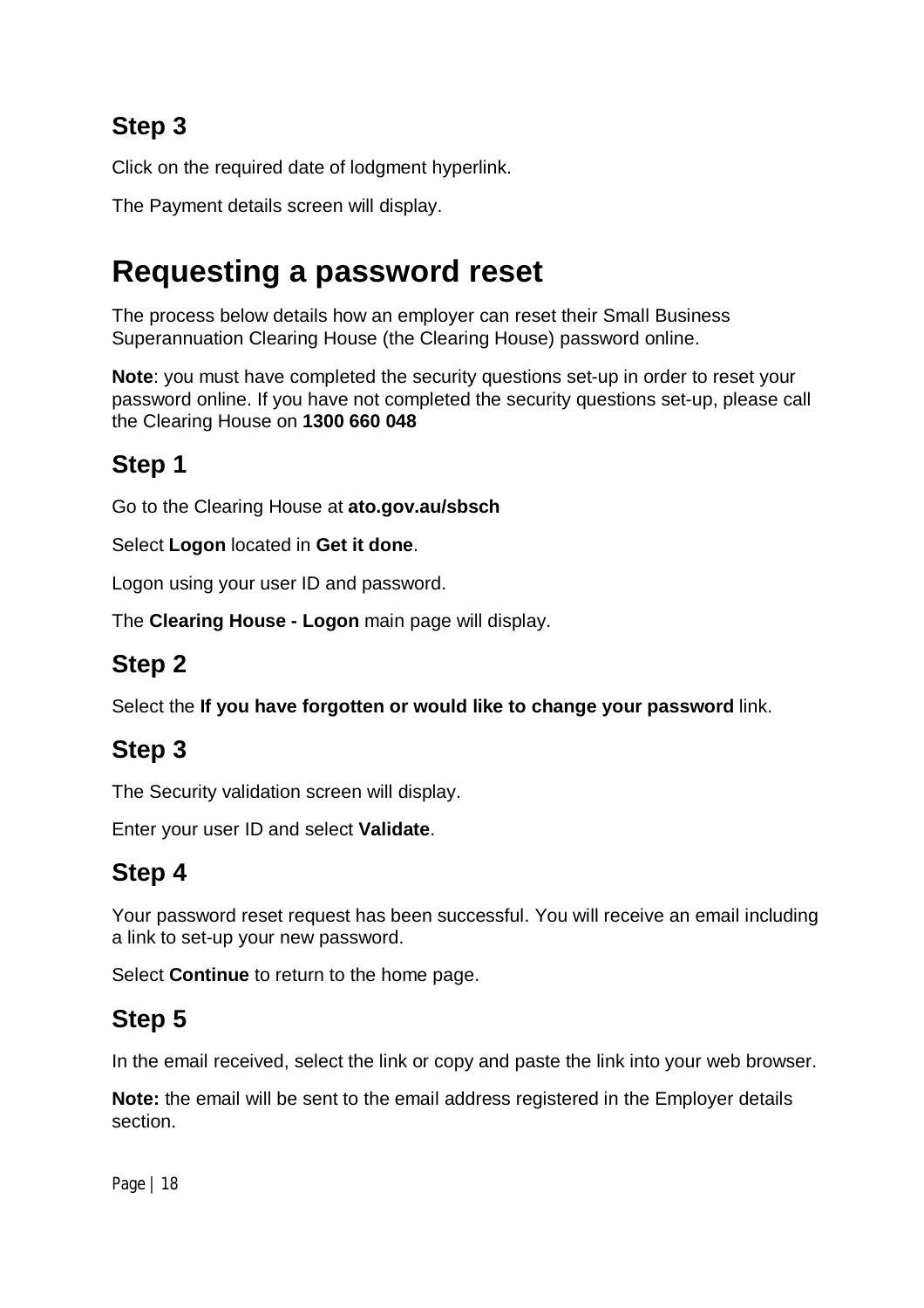Enter your user ID and select **Validate**.

# **Step 7**

Answer your security question displayed and select **Submit**.

# **Step 8**

Enter your new password and select **Submit**.

**Note:** your password must:

- be at least eight (8) characters long
- have at least two (2) letters and two (2) numbers
- contain no spaces.

If your require assistance, call **1300 660 048**

#### **Step 9**

Please wait while your request is processed.

# **Step 10**

Activation of your account has been successful.

Select **Continue** to return to the home page.

# **Setting-up or amending security questions**

The process below details how an employer can set-up or amend their security questions.

Set-up of these security questions enables employers to request a password reset online. Security questions may also be used by the Clearing House to establish identity of the authorised contact where contact is made.

**Note:** the security questions and answers should be completed by the authorised contact.

# **Step 1**

Go to the Clearing House at **ato.gov.au/sbsch**

Select **Logon** located in **Get it done**.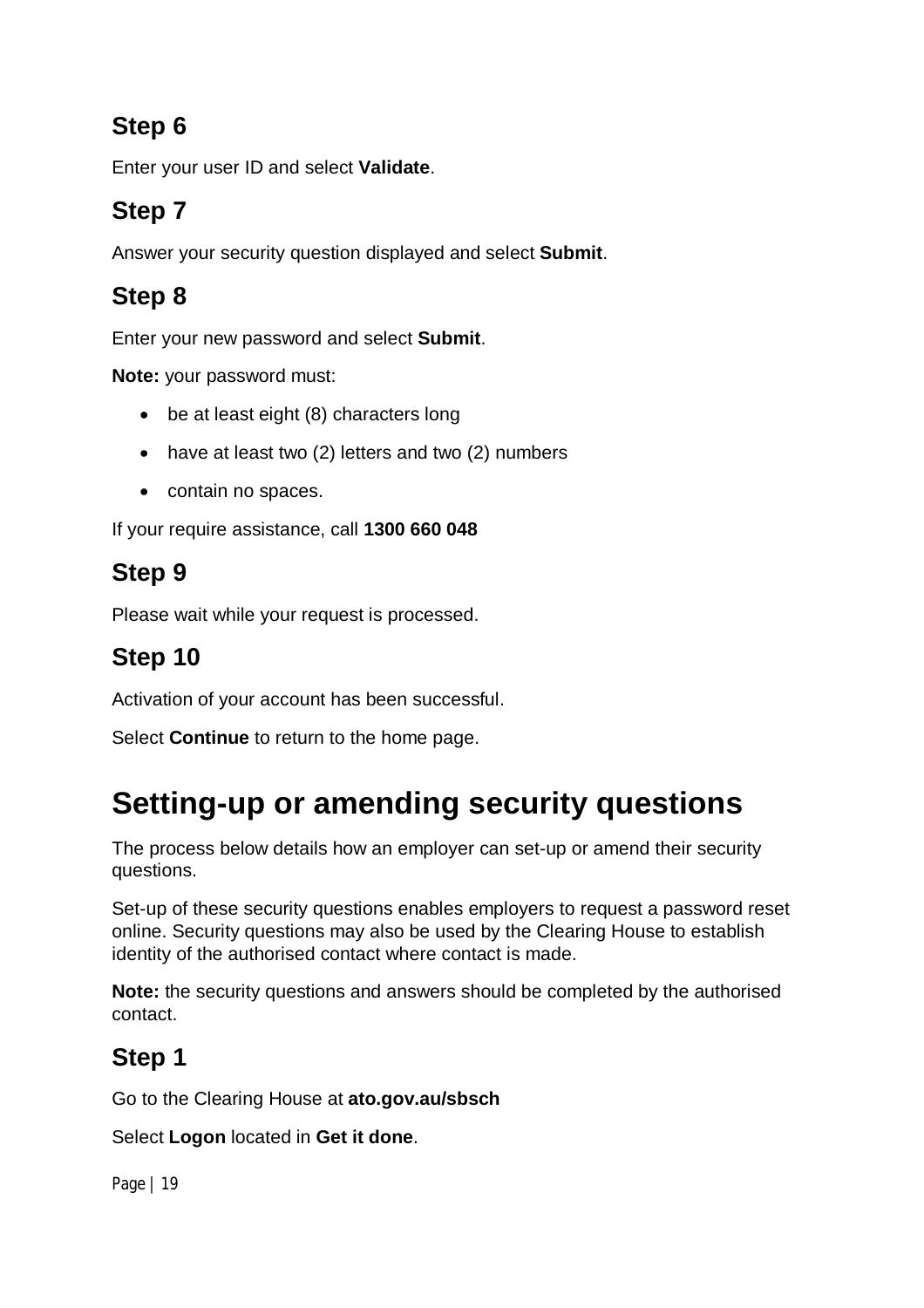Logon using your user ID and password.

#### **Step 2**

The **Employer** main page will display.

Select **Employer** from the menu navigation panel, then select **Security Questions**.

The Security Questions page will display.

**Note:** details of any previously saved questions and answers will be displayed.

#### **Step 3**

To **set-up** your questions and answers, select a question from the drop-down list and key your corresponding answer in the answer section. Repeat until all five (5) questions and answers are complete.

**Note:** the security questions must be five (5) unique questions and five (5) unique answers. The system will not allow any duplication of either your questions or answers.

To **Amend** previously saved:

- questions, select a question from the drop-down list and key your corresponding answer in the answer section.
- answers, over-key the current answer.
- select **Submit**.

#### **Step 4**

You will be asked to verify the information provided.

If the details are correct, select **Continue**.

**Note:** if the details submitted are incorrect, select **Change**. The previous page will display where you can amend your information and re-submit.

#### **Step 5**

Your update has saved successfully. Select **Continue**.

The **Employer** main page will display.

# **Employee Annual Statement**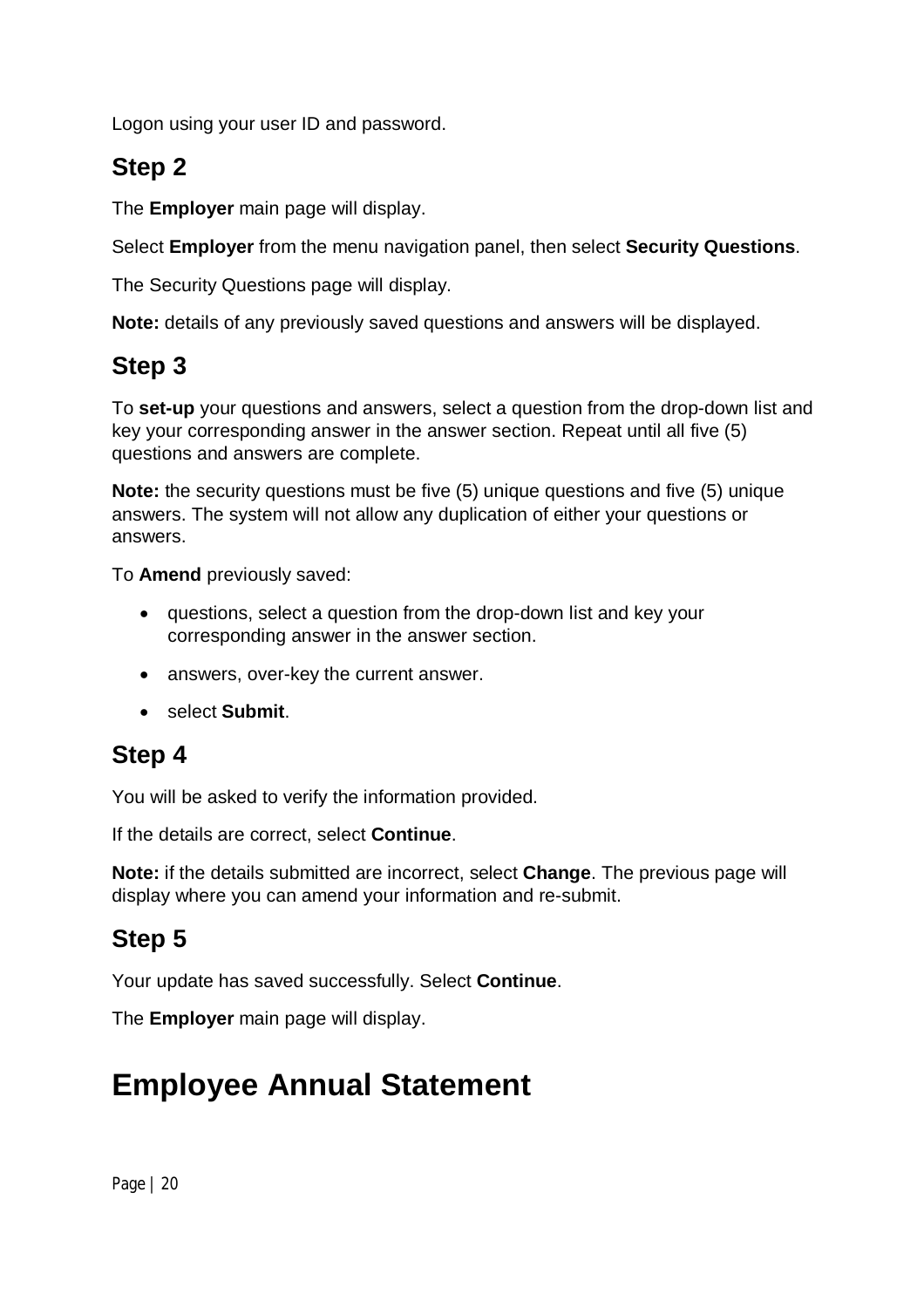The process below details how an employer can download an Annual Statement for an employee. The statement will show a history of successful payments made to the employee's nominated superannuation fund/s within a specific financial year.

### **Step 1**

Go to the Clearing House at **ato.gov.au/sbsch**

Select **Logon** located in **Get it done**.

Logon using your user ID and password.

The **Employer** main page will display.

#### **Step 2**

Select **Employee** from the menu navigation panel.

The menu will expand to display the options available. Select **Employee Annual Statement**.

### **Step 3**

The **Employee Annual Statement** Screen will display.

To generate an annual statement for an employee, select the relevant **Financial Year** from the drop down box.

A list of employee's who were employed during that financial year are displayed.

Select the employee for whom you want to generate the annual statement for, by clicking the corresponding radio button against their name.

#### Select **Generate Report**

#### **Step 4**

The selected employee annual statement is displayed on the screen

To generate the report in PDF select **Generate PDF**

You then have the option to Save, Open, or cancel the PDF report.

If:

- '**Open**' is selected the PDF will be displayed in a new page, you can print the statement;
- '**Cancel**' is selected the window will be closed;
- '**Save**' is selected you will be given the option to select the location to save the statement.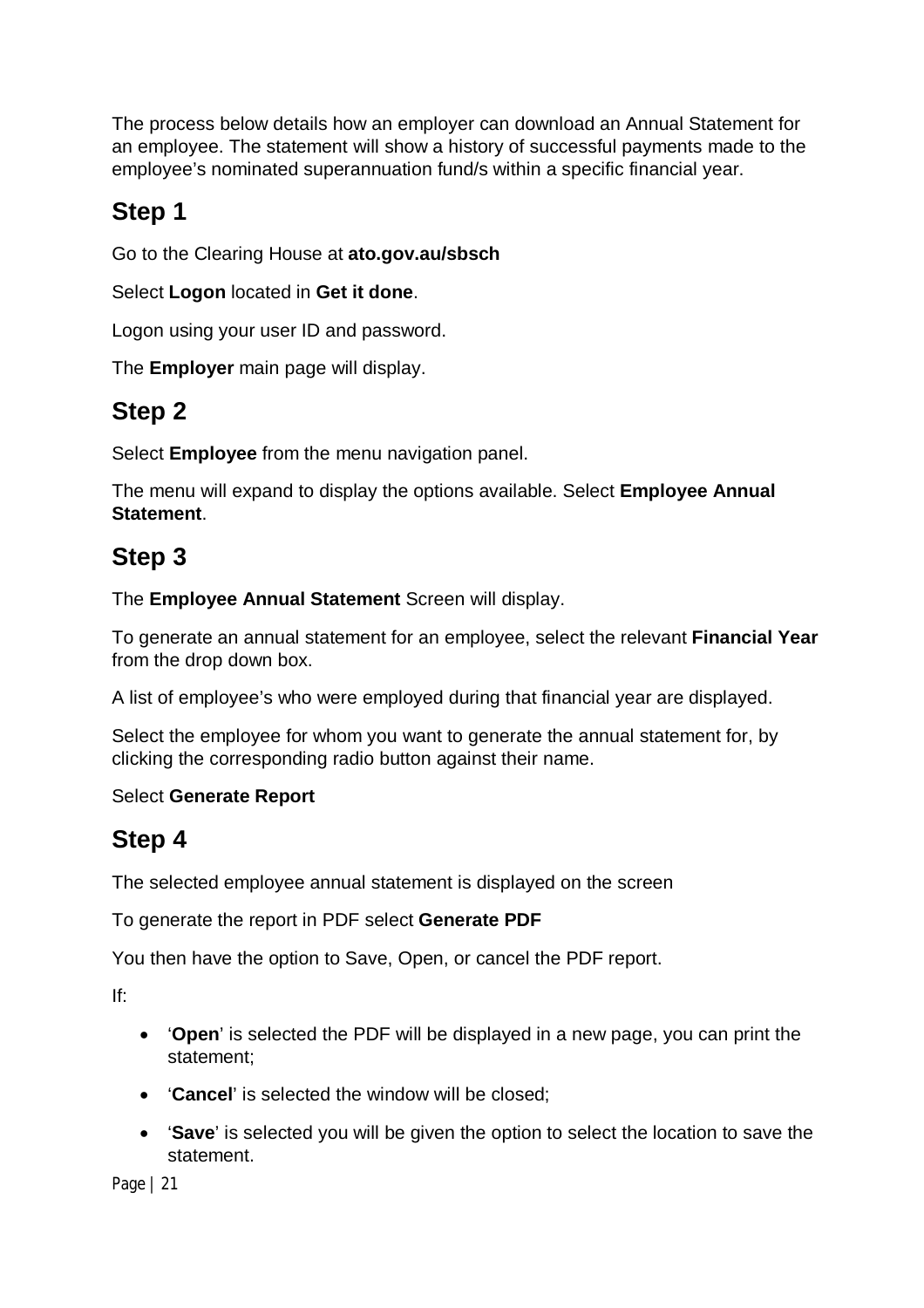If you wish to generate another employee's annual report for the same financial year, select the '**Select New Employee**' button at the bottom of the screen.

The list of employees for the financial year will re-appear. Go back to step 4.

**Note:** a superannuation fund may reject a successful payment where it is unable to match the payment to an employee. Therefore the Annual statement data is subject to change based on the rejection of a payment.

# **Locating a superannuation fund USI or ABN**

To add your employees' choice fund, you need the superannuation fund Unique Superannuation Identifier (USI) or Australian Business Number (ABN).

**Note:** your employee should have supplied this information on the standard choice form provided to you. For more information about choice of superannuation fund, refer to Guide to superannuation for employers .

If you cannot find the superannuation fund's USI or ABN by searching in the Small Business Superannuation Clearing House, you can follow the steps below..

To complete your employees' superannuation fund set-up, refer to *Employee superannuation fund set-up*.

#### **Step 1**

Go to the Super Fund Lookup website at **[www.superfundlookup.gov.au](http://www.superfundlookup.gov.au)**

#### **Step 2**

In the **Search for Superannuation Fund by ABN or Name** field, key the superannuation fund ABN or name of your employees' choice fund.

Select **Submit**.

**Note:** partial ABN searches do not return any results.

### **Step 3**

If the search was performed using the:

- **Name**: a list of possible entries is displayed. Select the relevant fund ABN to display the fund record.
- **ABN:** the fund record is displayed.